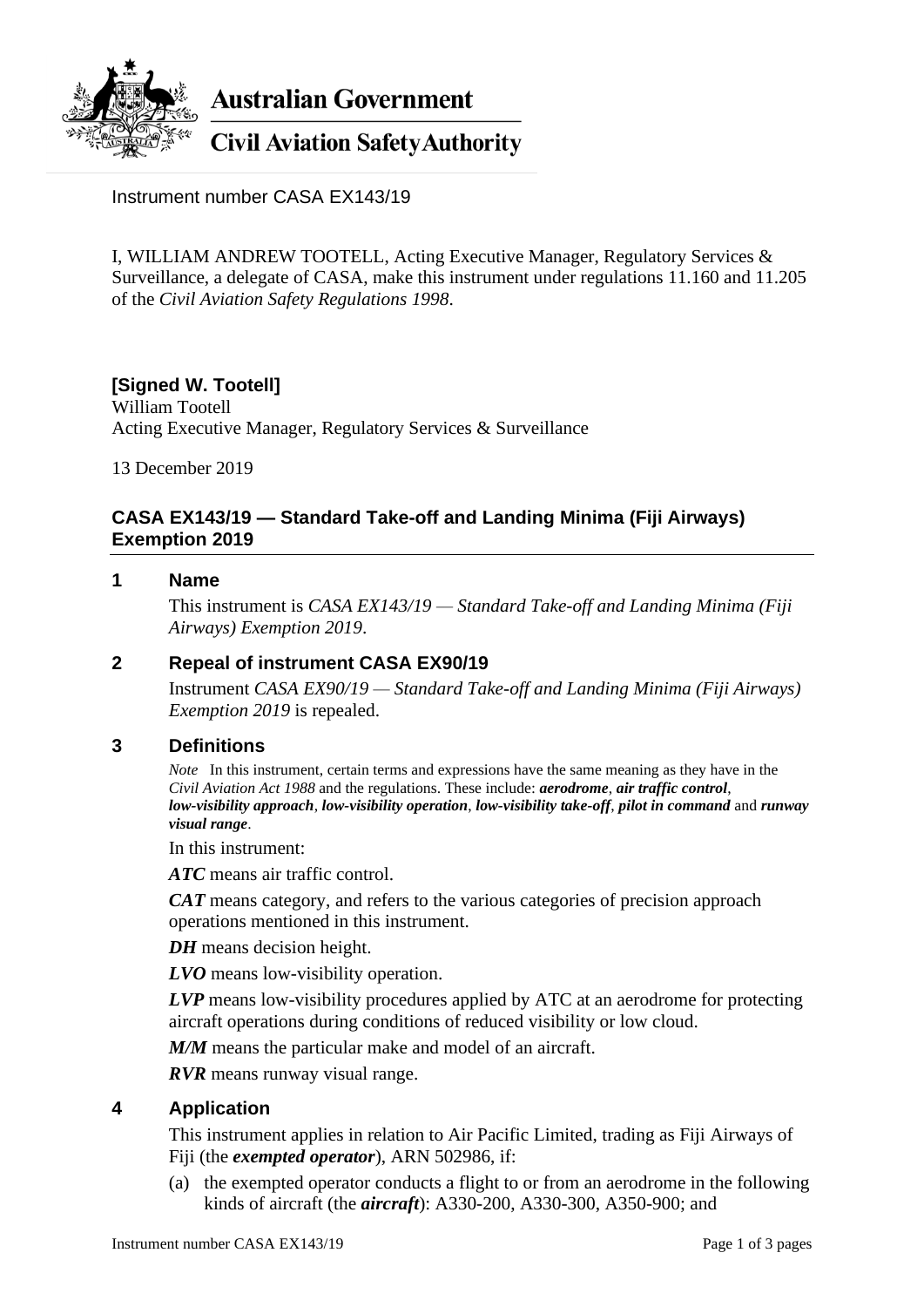(b) ATC at the aerodrome has informed the pilot in command of the aircraft that LVP are in force.

## **5 Exemptions**

- (1) The exempted operator is exempt from compliance with subregulations 257 (3) and (4) of CAR in relation to the flight.
- (2) The pilot in command of the aircraft is exempt from compliance with subregulations 257 (3) and (4) of CAR in relation to the flight.

## **6 Conditions**

- (1) It is a condition of the exemption in subsection 5 (1) that the exempted operator ensures compliance with the requirements mentioned in subsection (3).
- (2) It is a condition of the exemption in subsection 5 (2) that the pilot in command of the aircraft ensures compliance with the requirements mentioned in subsection (3).
- (3) The requirements are:
	- (a) the aircraft must comply with the meteorological minima for LVO and associated requirements set out in Schedule 1; and
	- (b) the requirements for LVO mentioned in Schedule 2.

## **7 Repeal of this instrument**

This instrument is repealed at the end of 30 November 2022.

## **Schedule 1 Operating minima for LVO**

## **Low-visibility take-off minimum**

1 An aircraft of a kind mentioned in column 1 of Table 1 must not conduct a low-visibility take-off from the aerodrome if the reported RVR for the take-off is less than the meteorological minimum mentioned in column 2 of the Table.

#### **Table 1: Low-visibility take-off minimum**

| <b>Aircraft M/M</b>          | <b>Meteorological minimum</b> |
|------------------------------|-------------------------------|
| $\alpha$ (column 1)          | $\alpha$ (column 2)           |
| A330-200, A330-300, A350-900 | $125 \text{ m}$               |

## **Low-visibility approach minima**

- 2 An aircraft of a kind mentioned in column 1 of Table 2, when conducting a low-visibility approach operation mentioned in column 2 of the Table for the purpose of landing the aircraft:
	- (a) has the RVR meteorological minimum mentioned in column 3 of the Table for the low-visibility approach operation; and
	- (b) must apply the DH mentioned in column 4 of the Table for the low-visibility approach operation.